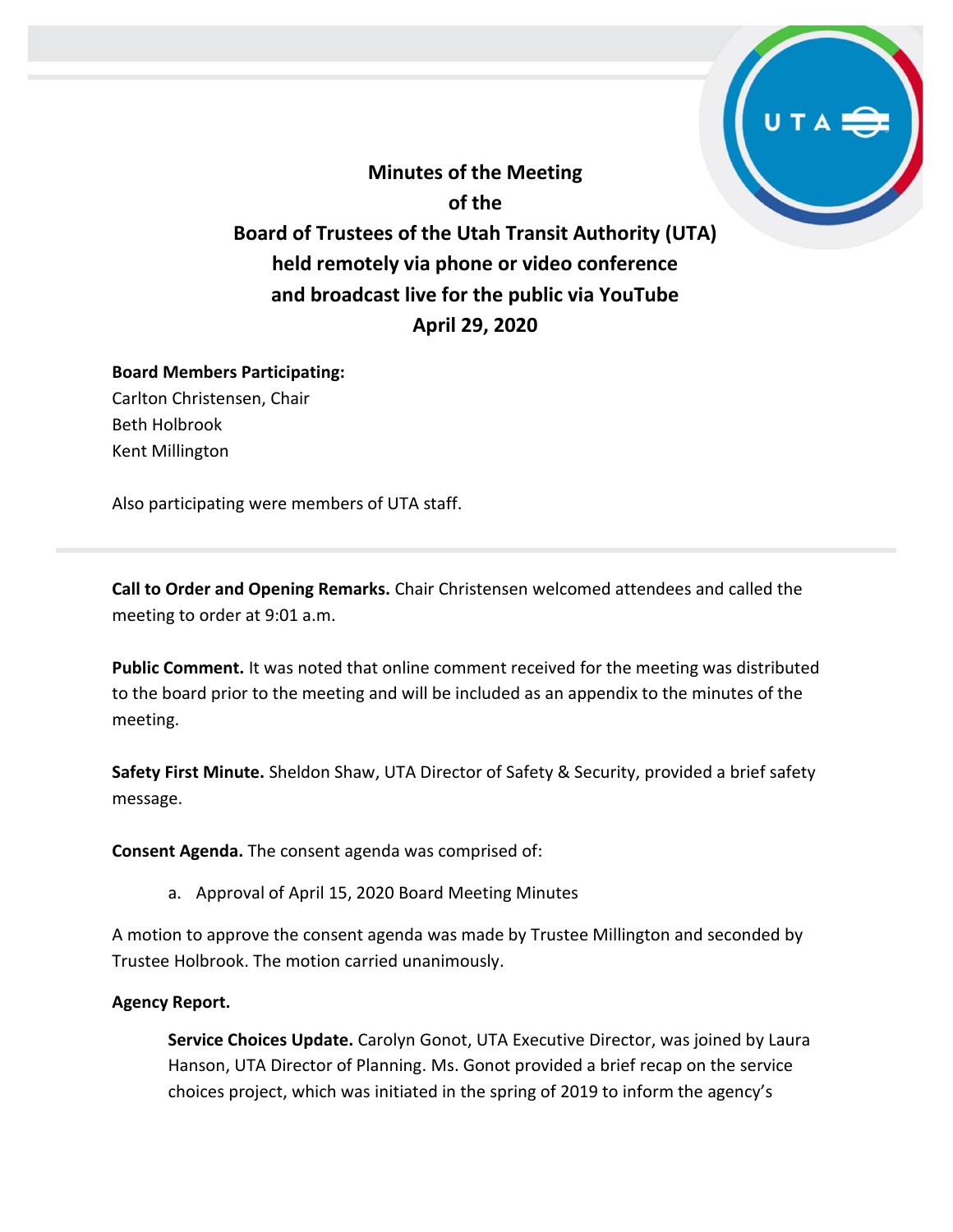planning efforts. There has been significant public engagement on the project, with over 3,500 people providing input. The pandemic caused UTA to pause the initiative, as the outbreak has had a significant impact on service.

With respect to the pandemic, Ms. Gonot said the UTA workforce is dedicated and has remained relatively healthy. Ridership is about 30% of what is typical, and the agency is serving about 40,000 customers per day.

Ms. Gonot noted she has assembled a small internal task force to evaluate options for restoring service when restrictions are lifted. The service choices initiative will inform service adjustments over the next several months.

Ms. Gonot stated the agency will seek approval of a service plan this fall. She committed to providing updates to the board on this effort over the next several months. She also indicated the local advisory council would be informed and involved in the process.

Ms. Gonot concluded by saying staff would be out in the community over the next few days handing out masks in highly utilized areas of the UTA system

Discussion ensued. Questions on the method for determining service adjustments, assessment of routes across the service district, and communication efforts with communities to ascertain growth patterns were posed by the board and answered by staff.

The board indicated they would be willing to participate in the distribution of masks to riders.

**Government Relations Report.** Shule Bishop, UTA Government Relations Director, noted the state legislature recently held a special session. During the special session, House Bill 3008 Rail Fuel Sales Tax Amendments, which was vetoed by the governor after the regular legislative session, was revised and passed. The bill repeals the fuel tax credit given to railroads and channels funds generated by the tax to the Transit Transportation Investment Fund (TTIF) for rail crossing upgrades.

Mr. Bishop mentioned the possibility of another congressional stimulus package, though details are not currently known.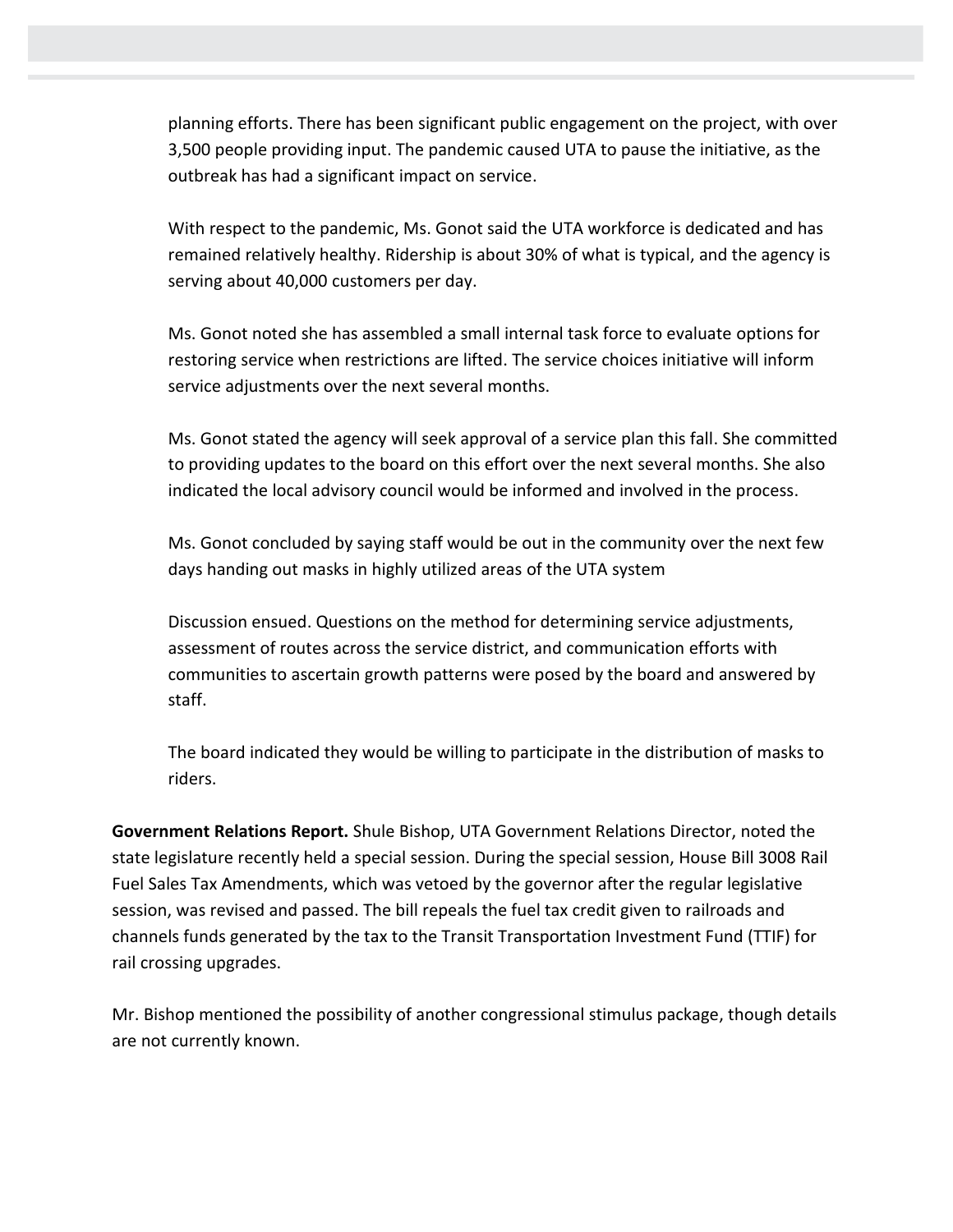Mr. Bishop said the state may convene and interim session in May, during which assignments will be made for the master study list. It is likely there will also be another special session after state tax commission receives updated numbers. UTA is closely monitoring developments.

Discussion ensued. Questions on opportunities to address UTA's needs during the interim session and timeline for receiving numbers from the tax commission were posed by the board and answered by Mr. Bishop.

Chair Christensen suggested staff begin preparing now for discussion with legislators regarding the agency's needs.

**Pension Committee Report.** Trustee Millington remarked on the performance and diversification of UTA's pension plan. He then spoke about historical trends in the stock market and impacts to the pension fund from the current market conditions. Discussion ensued. Questions on the strategy for managing pension funds and market forecasts were posed by the board and answered by Trustee Millington.

**Investment Report – First Quarter 2020.** Bob Biles, UTA Chief Financial Officer, delivered a report on UTA's investment yields and benchmark comparisons for the first quarter of 2020. Discussion ensued. A question on trends in the Public Treasurers Investment Fund (PTIF) was posed by the board and answered by Mr. Biles.

#### **Reserves Action – Authorization of Debt Reduction Reserve and Reallocation of Reserve**

**Funds.** Mr. Biles provided background on the June 2019 reserve policy, which made several changes to UTA's designated reserves, including the general operating and capital replacement reserves. In its April 8, 2020 meeting, the board discussed recent events that support changes to certain reserve accounts. They recommended the following adjustments:

| Reserve <sup>*</sup>        | <b>Policy</b>                               | 12/31/20<br><b>Estimate</b> | 12/31/20<br><b>Revised</b> |
|-----------------------------|---------------------------------------------|-----------------------------|----------------------------|
| <b>Designated Balances:</b> |                                             |                             |                            |
| <b>General Operating</b>    | 12% to 18% of budgeted operating<br>expense | 38,379,000                  | 57,600,000                 |
| Service Stabilization       | 3% of budgeted operating expense            | 9,595,000                   | 9,600,000                  |
| Capital Replacement         | 1% of physical assets                       | 10,700,000                  | 45,000,000                 |
| <b>Debt Reduction</b>       | Savings from bond refundings                | 87,418,000                  | 30,000,000                 |
| Total                       |                                             | \$146,092,000               | \$142,200,000              |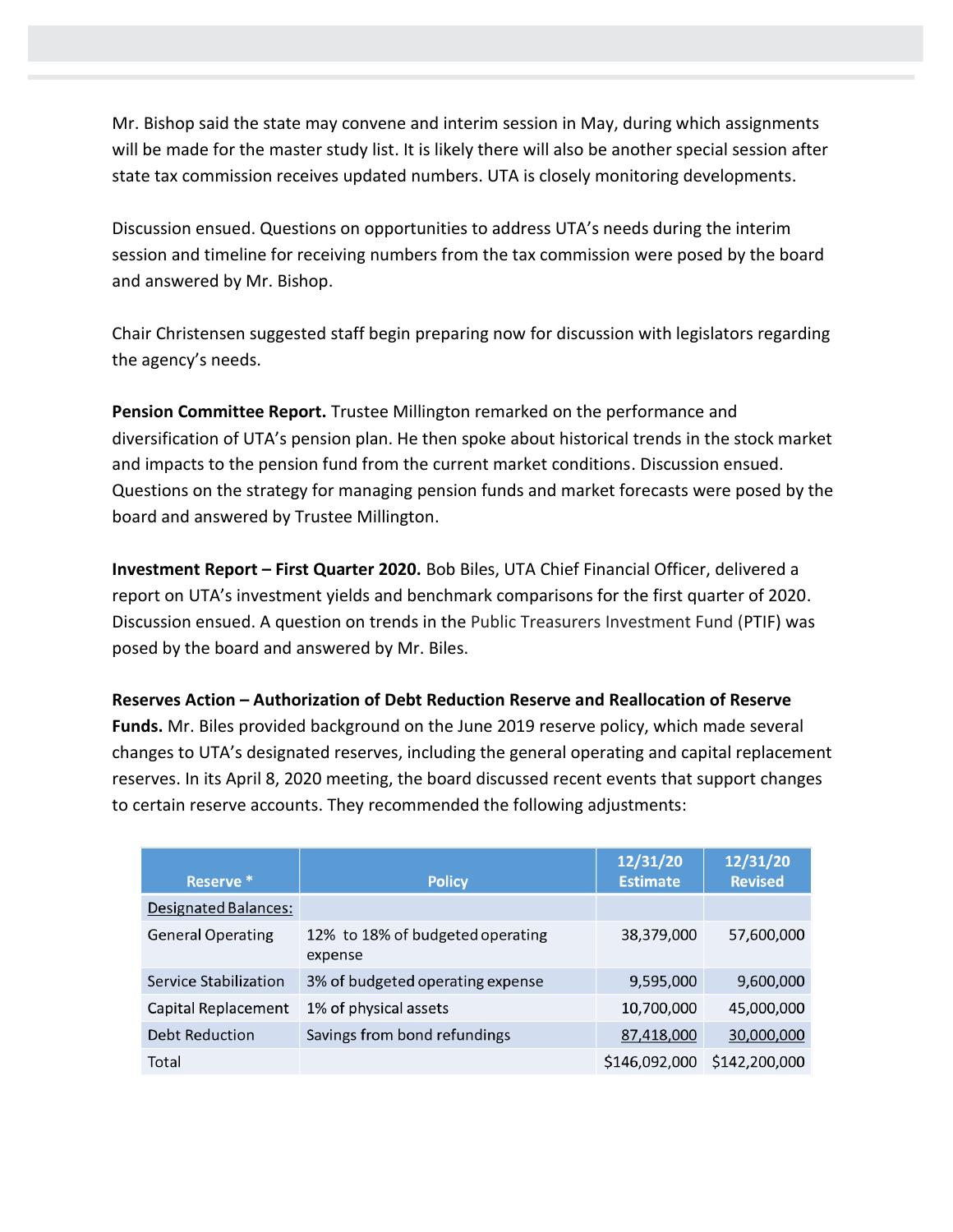Discussion ensued. Questions on capacity for the reserves to cover high fuel prices and funding mechanisms for the debt reduction reserve were posed by the board and answered by Mr. Biles.

Chair Christensen recommended establishing a mechanism to provide greater security in fuel budgets.

The board instructed Mr. Biles to prepare a resolution to officially establish the debt reduction reserve and bring it to the board for approval at a future meeting.

A motion to authorize a debt reduction reserve account to be held by the Authority and reallocate UTA reserve funds from the proceeds of bond refunding as outlined in the meeting packet was made by Trustee Holbrook and seconded by Trustee Millington. The motion carried unanimously.

**Policy Approval – UTA Policy 1.1.11 – Ethics.** Riana de Villiers, UTA Chief Internal Auditor, explained the revisions to policy, which combine several previously existing ethics-related policies into one. She noted significant changes or additions were made to reporting conflicts of interest, gifts, meals, and outside employment. Ms. de Villiers indicated employees would be informed of updates to the policy through formal communication channels, the learning management system, and in-person training.

A motion to approve UTA Policy 1.1.11 – Ethics was made by Trustee Holbrook and seconded by Trustee Millington. The motion carried unanimously.

## **Contracts, Disbursements, and Grants.**

**Contract: Computer-Aided Dispatch/Automatic Vehicle Location Sole Source Contract (Talrace, LLC).** Dan Harmuth, UTA IT Director, was joined by Alisia Wixom, UTA IT Project Manager. Mr. Harmuth described the contract, which is for phase 2 software development for an updated computer-aided dispatch (CAD)/automatic vehicle location (AVL) system. The contract value of phase 2 is \$199,980. Talrace, LLC satisfactorily completed work on phase 1 at a value of \$82,500. Discussion ensued. Questions on the reasoning for creating the system in-house, lifespan of the new CAD/AVL system, intellectual property ownership, and capacity for growth within the system were posed by the board and answered by staff.

A motion to approve the contract was made by Trustee Millington and seconded by Trustee Holbrook. The motion carried unanimously.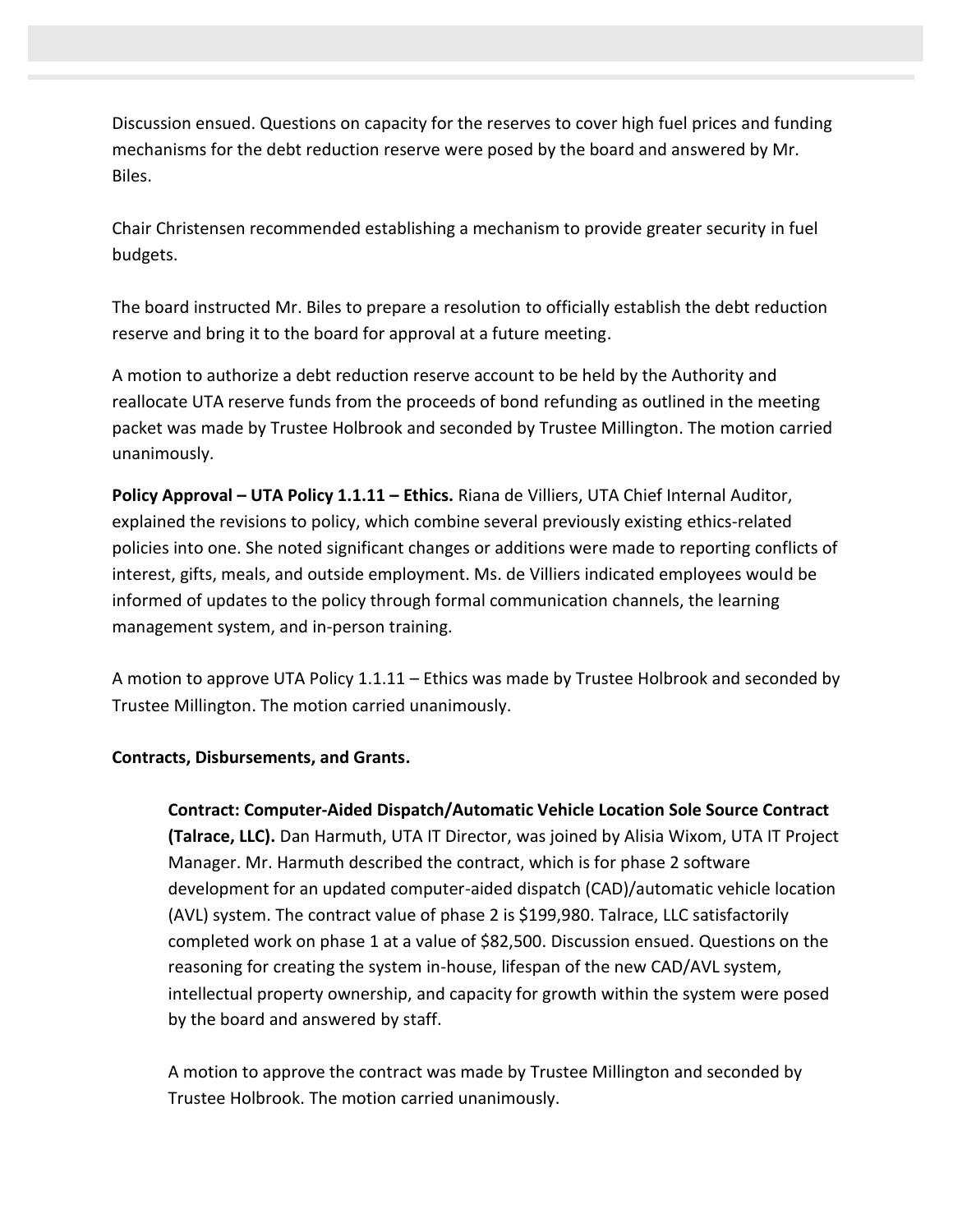**Contract: Light Rail SD100 Low-Voltage Power Supply Overhaul (LES Services Electro-Techno Inc.).** Eddy Cumins, UTA Chief Operating Officer, was joined by Kyle Stockley, UTA Manager of Vehicle Overhaul & Bus Support. Mr. Cumins explained the contract, which covers the overhaul of 26 low-voltage power supply (LVPS) units for light rail vehicles at a total contract value of \$425,724.

A motion to approve the contract was made by Trustee Holbrook and seconded by Trustee Millington. The motion carried unanimously.

**Contract: New Design Bus Stop Signs (Intermountain Traffic Safety).** Nichol Bourdeaux, UTA Chief Communications & Marketing Officer, described the contract, which is for the production of new bus stop signs. The total contract value is \$297,877.32. Discussion ensued. Questions on the portability of signs, adjustments for riders with color blindness, and timeline for installation were posed by the board and answered by Ms. Bourdeaux.

Trustee Holbrook requested a printed timeline for installation of signs across the service district.

A motion to approve the contract was made by Trustee Millington and seconded by Trustee Holbrook. The motion carried unanimously.

**Change Order: South Temple and Main Street Curve Replacement – On-Call Maintenance Task Order #102 (Stacy and Witbeck, Inc.).** Mr. Cumins was joined by David Hancock, UTA Director of Asset Management. Mr. Hancock detailed the change order for replacement of the rail at the curve at South Temple and Main Street in Salt Lake City, with work scheduled to take place over Memorial Day weekend. The total change order value is \$705,257. Discussion ensued. A question on the timeline for rebidding the on-call contract was posed by the board and answered by Mr. Hancock.

A motion to approve the change order was made by Trustee Holbrook and seconded by Trustee Millington. The motion carried unanimously.

**Revenue Contract: Volkswagen Eligible Mitigation Action Funding Agreement (Utah Department of Environmental Quality).** Mary DeLoretto, UTA Chief Service Development Officer, explained the revenue contract, which awards \$13,079,240 to UTA from the Volkswagen Diesel Emissions Environmental Mitigation Trust for up to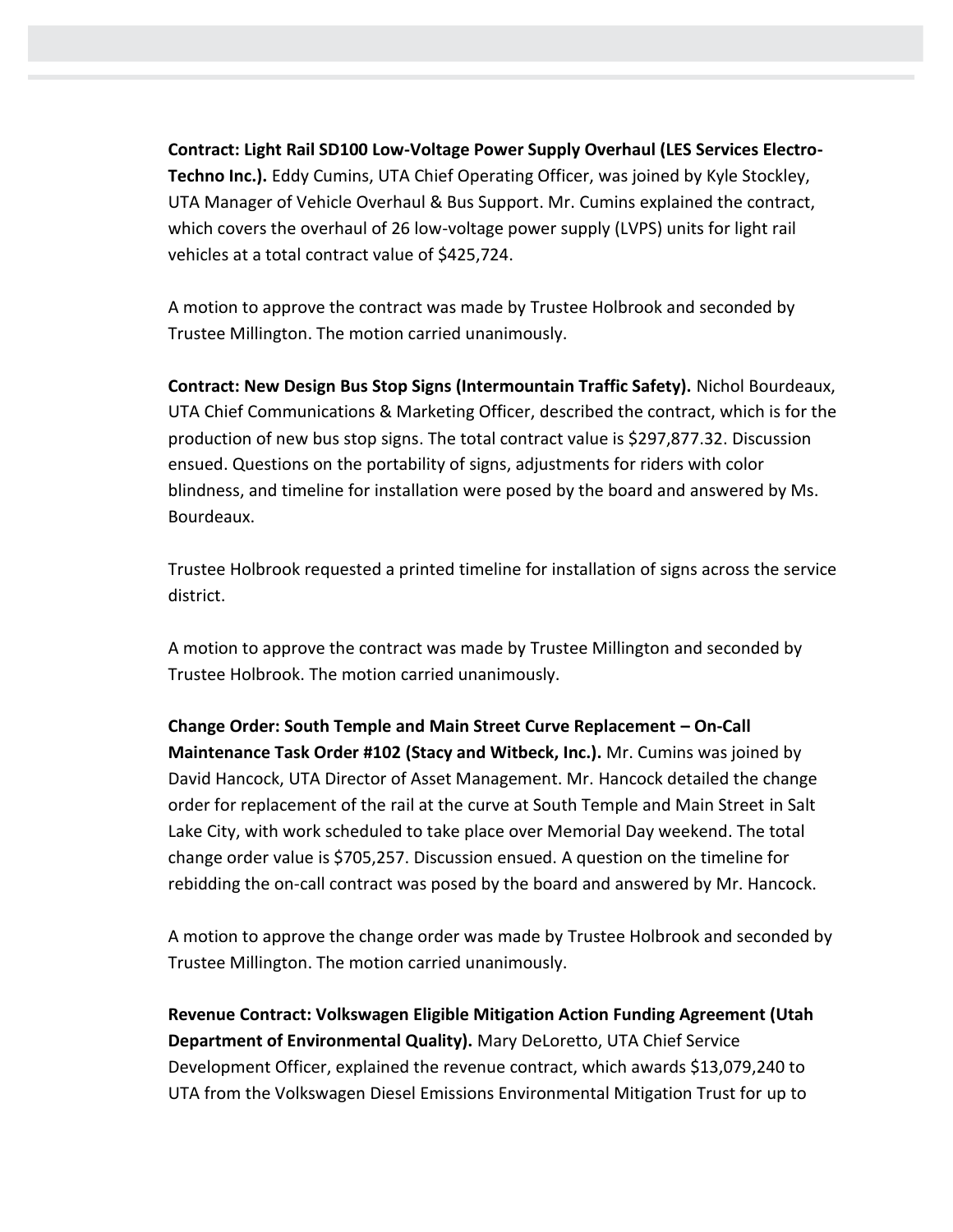65% of the cost for replacement of 20 diesel vehicles with electric battery-operated vehicles and supporting charging infrastructure. Discussion ensued. A question on the vehicles to be removed from service was posed by the board and answered by Ms. DeLoretto.

A motion to approve the revenue contract was made by Trustee Millington and seconded by Trustee Holbrook. The motion carried unanimously.

**Revenue Contract: Professional Services Agreement – Design of 650 South Main Street TRAX Station (Redevelopment Agency of Salt Lake City).** Ms. DeLoretto described the revenue contract, which is for the design of a TRAX station to be located at 650 South Main Street in Salt Lake City. She noted the city will be paying all construction costs on the project.

A motion to approve the revenue contract was made by Trustee Millington and seconded by Trustee Holbrook. The motion carried unanimously.

**Pre-Procurements.** Todd Mills, UTA Sr. Supply Chain Manager, was joined by Mr. Stockley and Ms. Hanson. Mr. Mills indicated the agency intends to procure the following:

- i. Police Vehicle Purchase
- ii. SD160 Light Rail Vehicle Door Parts Purchase
- iii. Light Rail Vehicle Seat Replacement
- iv. Bus Plexiglass Barrier Purchase
- v. Design for 650 South Main Street TRAX Station
- vi. Provo to Santaquin Corridor Transit Options Analysis

Discussion ensued. Questions regarding bidding parts for the light rail vehicle doors, testing of light rail vehicle seat replacements, and design of plexiglass barriers were posed by the board and answered by staff.

**Grant Application: USDOT Better Utilizing Investments to Leverage Development (BUILD) Grant Application for Future of FrontRunner First Steps: Double Tracking South Jordan to Draper.** Ms. DeLoretto stated UTA's intention to apply for a BUILD grant to double track the FrontRunner line between the Draper and South Jordan stations and for wayfinding at the South Jordan, Draper, and Vineyard stations. Discussion ensued. A question regarding the impact of the northern Utah County double track project on the grant application was posed by the board and answered by Ms. DeLoretto.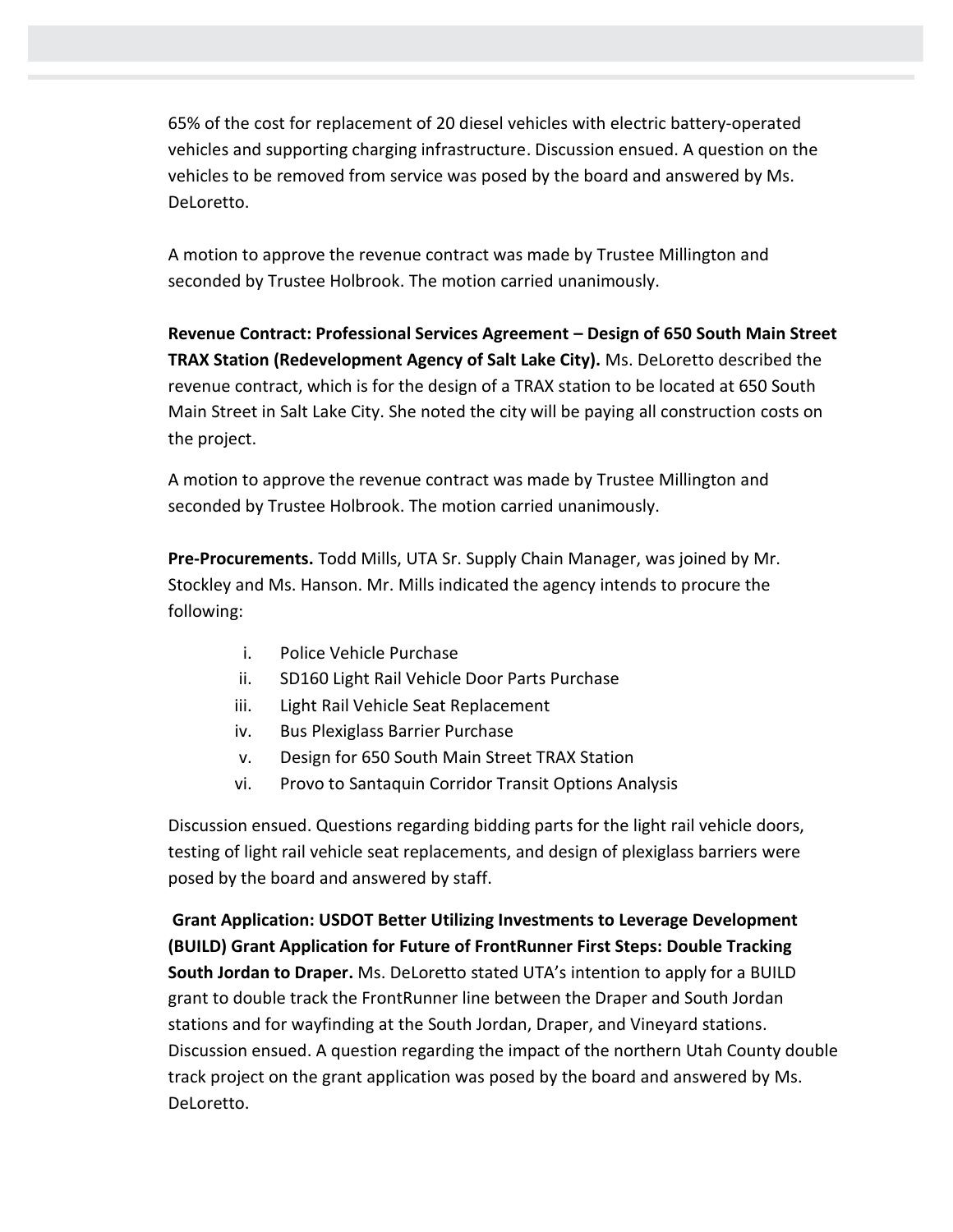#### **Discussion Items.**

**UTA 2019 Onboard Survey Report.** Ms. Bourdeaux was joined by G.J. LaBonty, UTA Manager of Customer Experience. Mr. LaBonty delivered a presentation detailing the 2019 onboard survey. The federally mandated survey collects data from UTA riders in areas such as gender, age, race, income, vehicles per household, transportation options available to riders, frequency of use, transfers, and modes of system access and egress.

Discussion ensued. Questions on transfers associated with ed passes, destination location tracking, and maximizing transit access to regional work centers were posed by the board and answered by staff.

Chair Christensen requested a comparison of 2015 to 2019 trip production and attraction.

#### **Other Business.**

**Next Meeting.** The next meeting of the board will be on Wednesday, May 6, 2020 at 9:00 a.m.

**Closed Session.** Chair Christensen indicated there were matters to be discussed in closed session relative to pending or reasonably imminent litigation. A motion to move into closed session was made by Trustee Holbrook and seconded by Trustee Millington. The motion carried unanimously. Chair Christensen called for a brief recess and indicated the closed session would convene at 11:10 a.m.

**Open Session.** A motion to return to open session was made by Trustee Holbrook and seconded by Trustee Millington. The motion carried unanimously and the board returned to open session at 11:43 a.m.

**Adjournment.** The meeting was adjourned at 11:44 a.m. by motion.

Transcribed by Cathie Griffiths Executive Assistant to the Board Chair Utah Transit Authority [cgriffiths@rideuta.com](mailto:cgriffiths@rideuta.com) 801.237.1945

*This document is not intended to serve as a full transcript as additional discussion may have taken place; please refer to the meeting materials, audio, or video located at <https://secure.utah.gov/pmn/sitemap/notice/601365.html> for entire content.*

*This document along with the digital recording constitute the official minutes of this meeting.*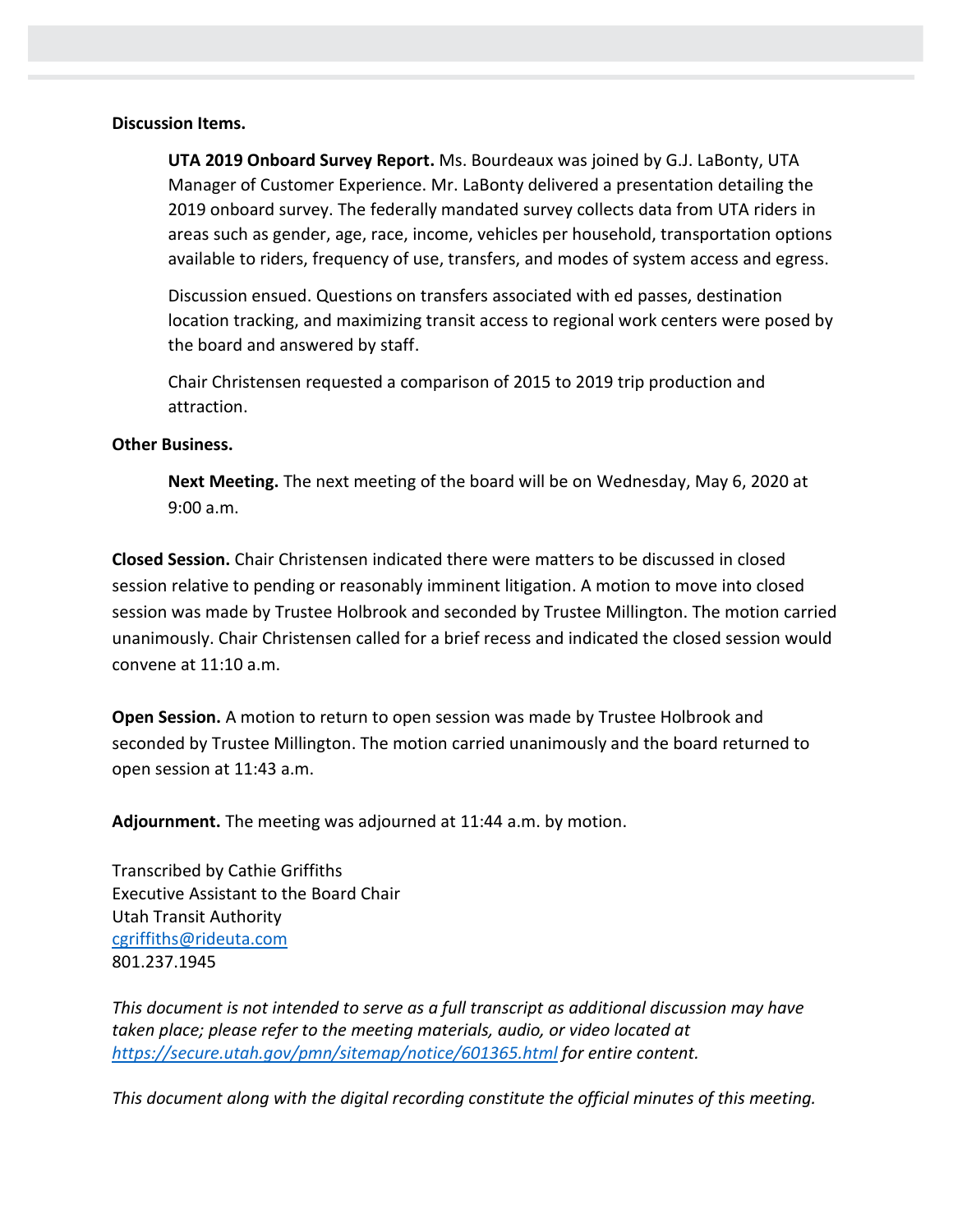## **Appendix**

# **Online Public Comment to the Board of Trustees of the Utah Transit Authority (UTA) Board Meeting April 29, 2020**

#### **Received April 27, 2020 from George Chapman:**

comments to UTA Board for Wed. 29 April meeting

I urge UTA to follow HJR301 and not apply for the FrontRunner double tracking grant (and the EIS Pt of the Mt) to be discussed at the April 29 meeting. HJR301 "urges state agencies; state and local government entities; state boards, ...to: limit expenditures to essential costs during the remainder of the fiscal year ....avoid unnecessary spending during the remainder of the fiscal year ...refrain from committing to new or expanded expenditures for the fiscal year". HJR301 was enrolled April 17th.

These proposed projects do not have broad public support and, in these trying times where bus service is cut back 50%, project expenditures should be limited. These projects are unnecessary spending!

Please do not apply for this grant which would require/obligate UTA to spend almost a billion on projects instead of service.

I also remind UTA that there is a very small ridership at times on FrontRunner and UTA should not be spending inordinate amounts on running FrontRunner when passengers are under 50. An express bus is more efficient.

Finally, the Utah Public Notice Website is down and how can I get the epacket for Wednesday's meeting.